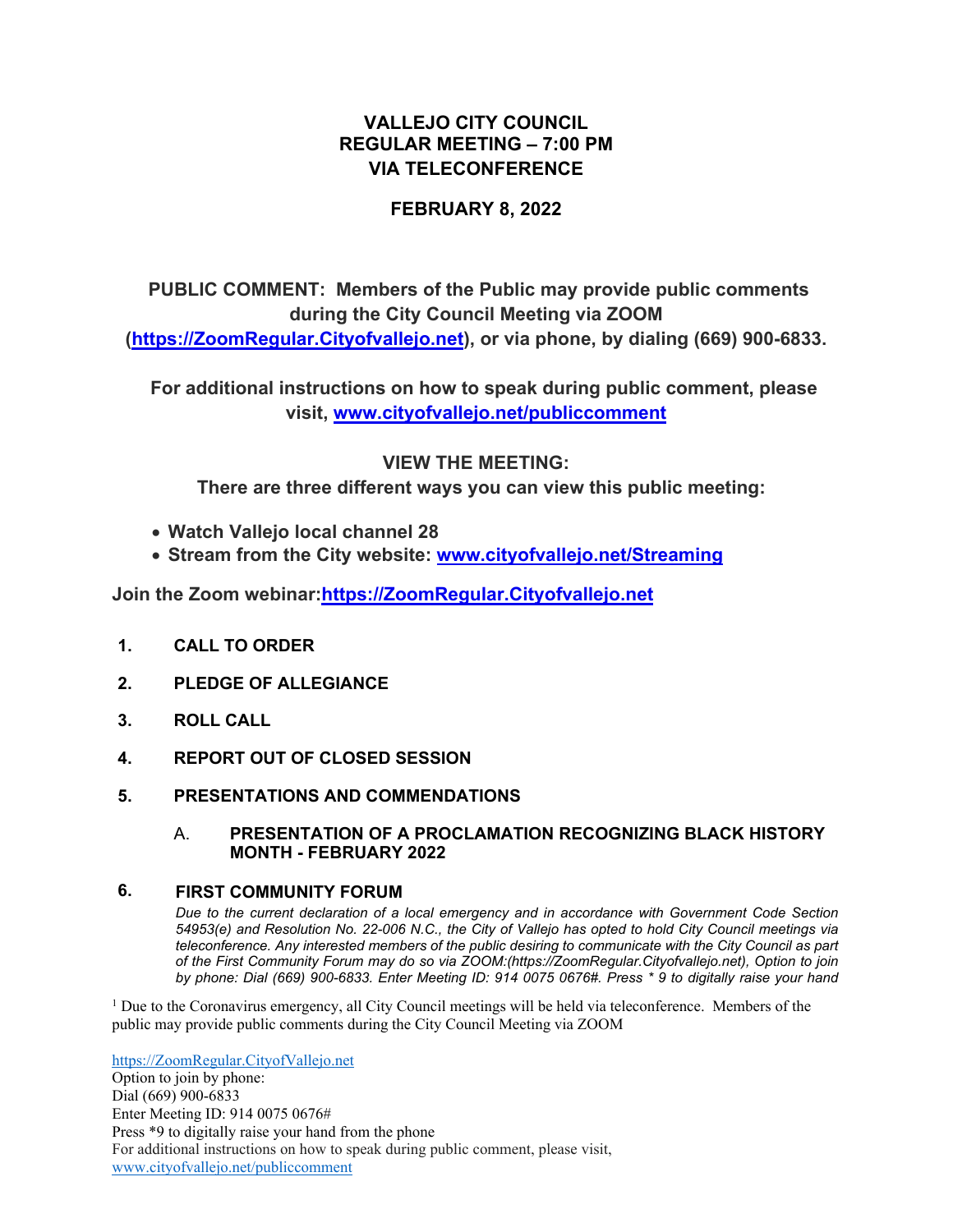from the phone. For additional instructions on how to speak during public comment, please visit, *www.cityofvallejo.net/public comment. The conduct of the community forum shall be limited to a maximum of fifteen (15) minutes, with each speaker limited to a maximum of three minutes pursuant to Vallejo Municipal Code Section 2.02.300.* 

### **7. PUBLIC COMMENT REGARDING CONSENT CALENDAR ITEMS**

*Due to the current declaration of a local emergency and in accordance with Government Code Section 54953(e) and Resolution No. 22-006 N.C., the City of Vallejo has opted to hold City Council meetings via teleconference. Any interested members of the public desiring to communicate with the City Council as part of the First Community Forum may do so via ZOOM:(https://ZoomRegular.Cityofvallejo.net), Option to join by phone: Dial (669) 900-6833. Enter Meeting ID: 914 0075 0676#. Press \* 9 to digitally raise your hand*  from the phone. For additional instructions on how to speak during public comment, please visit, *www.cityofvallejo.net/publiccomment. Each speaker is limited to three minutes pursuant to Vallejo Municipal Code Section 2.02.310. Requests for removal of Consent Items received from the public are subject to approval by a majority vote of the Council. Items removed from the Consent Calendar will be heard immediately after approval of the Consent Calendar and Agenda.*

### **8. CONSENT CALENDAR AND APPROVAL OF AGENDA**

### A. **APPROVAL OF MINUTES**

Recommendation: Approve minutes of the special and regular meetings of January 11, 2022, special meeting of January 18, 2022, special and regular meetings of January 25, 2022, and the special meeting of January 26, 2022 Contact: Dawn G. Abrahamson, City Clerk (707) 648-4527 [Dawn.Abrahamson@cityofvallejo.net](mailto:Dawn.Abrahamson@cityofvallejo.net)

### B. **WAIVE READING AND AUTHORIZE INTRODUCTIONS AND/OR ADOPTION OF ORDINANCES BY TITLE ONLY**

Recommendation: Waive reading and authorize introductions and/or adoption of any and all ordinances on this Agenda, if any, by title only. This is a standard procedural action so the City Council does not have to read an ordinance in its entirety.

Contact: Dawn G. Abrahamson, City Clerk (707) 648-4527 [Dawn.Abrahamson@cityofvallejo.net](mailto:Dawn.Abrahamson@cityofvallejo.net)

### C. **RECEIVE THE CITY MANAGER'S REQUEST AND PROVIDE NOTICE OF INTENT TO AMEND THE HOME INVESTMENT PARTNERSHIPS PROGRAM BUDGET FOR FISCAL YEAR 2021-22**

Recommendation: Receive and file the City Manager's request and provide a notice to amend the HOME Investment Partnerships Program Budget for Fiscal Year (FY) 2021-22.

Contact: Gillian Hayes, Interim Assistant City Manager (707) 648-4163 [Gillian.Hayes@cityofvallejo.net](mailto:Gillian.Hayes@cityofvallejo.net)

D. **ADOPT A RESOLUTION APPROVING FIRST AMENDMENTS TO INCREASE CONTRACT AMOUNTS AND EXTEND THE TERM BY ONE YEAR FOR THE FOLLOWING DESIGN PROFESSIONAL SERVICES AGREEMENTS: 4LEAF #20-PW137, CSG CONSULTANTS #20-PW109, GHIRARDELLI ASSOCIATES #20-PW121, AND SUBSTRATE #20-PW-233, AND AUTHORIZE CITY MANAGER TO EXECUTE SAME**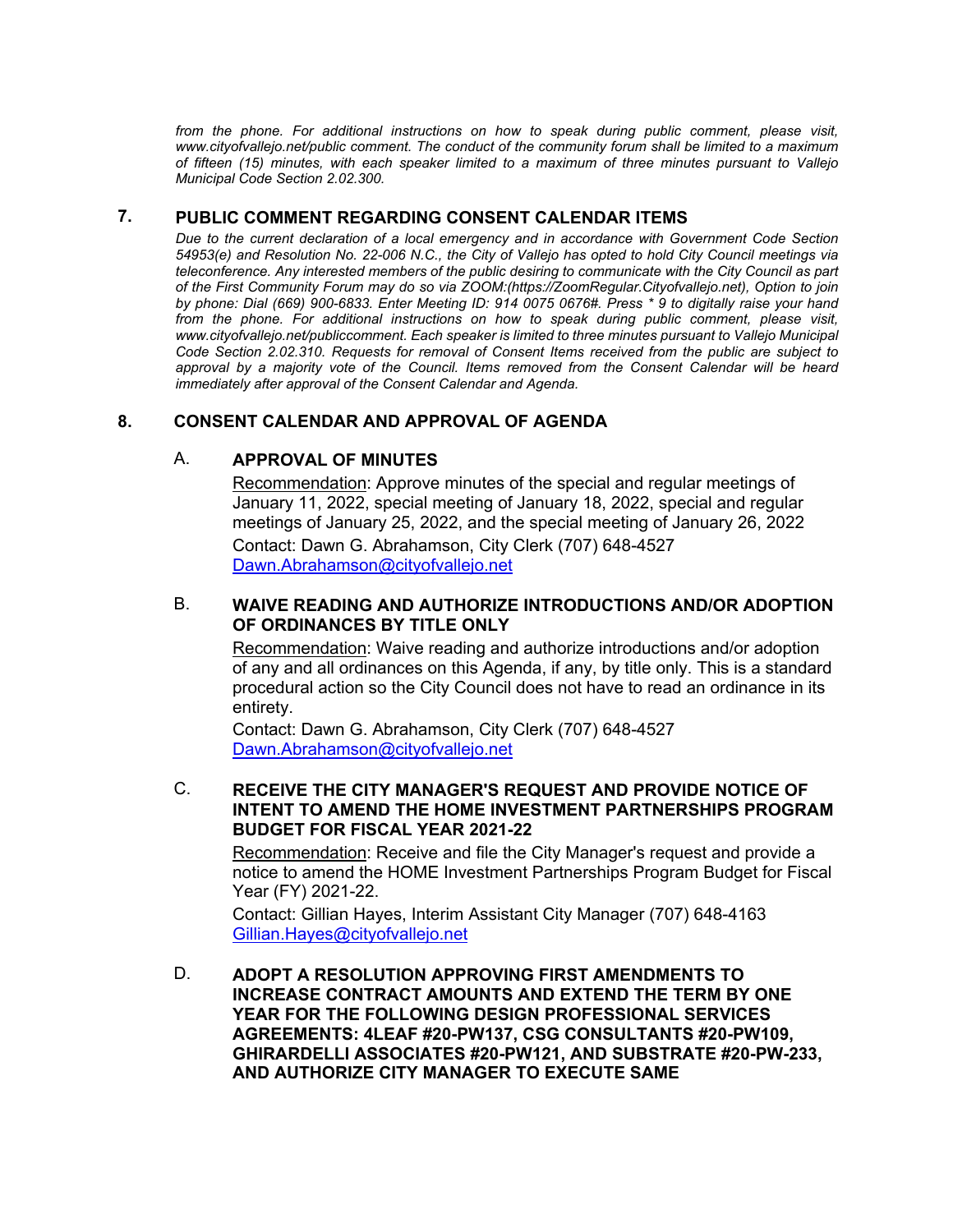Recommendation: Adopt a resolution authorizing the City Manager to execute First Amendments to the following Design Professional Services Agreements, 4LEAF, CSG Consultants, Ghirardelli Associates, and Substrate, to increase the current on-call Federal Construction Management Engineering Services Agreement to a total amount not to exceed \$900,000 for each contract and extending the contract terms thereof to September 30, 2023.

Contact: Melissa L. Tigbao, Acting Public Works Director, (707) 648-4085 [melissa.tigbao@cityofvallejo.net](mailto:melissa.tigbao@cityofvallejo.net)

### E. **AUTHORIZE CITY MANAGER TO EXECUTE THIRD AMENDMENT TO TELSTAR AS-NEEDED SCADA SERVICES CONTRACT**

Recommendation: Authorize the City Manager to execute a Third Amendment to the As-Needed SCADA Services Agreement with Telstar Instruments (for On-Call SCADA Services).

Contact: Beth Schoenberger, Acting Water Director [Beth.Schoenberger@cityofvallejo.net](mailto:Beth.Schoenberger@cityofvallejo.net) Dakari Barksdale, Associate Civil Engineer (707) 567-7245 [Dakari.Barksdale@cityofvallejo.net](mailto:Dakari.Barksdale@cityofvallejo.net)

### F. **ADOPT A RESOLUTION TO APPROVE A FIRST AMENDMENT TO THE CONTRACT WITH NORTHSTATE EARTH AND WATER, INC. FOR A TOTAL CONTRACT AMOUNT OF UP TO \$165,000 FOR EMERGENCY REPAIRS TO THE MARE ISLAND CAUSEWAY BRIDGE**

Recommendation: Adopt the resolution to approve the First Amendment to the contract with Northstate Earth and Water, Inc. for a total contract amount of up to \$165,000 for emergency repairs to the Mare Island Causeway Bridge. Contact: Melissa Tigbao, Acting Public Works Director, 707-648-4301 [melissa.tigbao@cityofvallejo.net](mailto:melissa.tigbao@cityofvallejo.net)

### G. **CITY TREASURER'S INVESTMENT REPORT**

Recommendation: Accept the City Treasurer's Investment Report for the quarter ended December 31, 2021. Contact: Rekha Nayar, Finance Director, (707) 648-4592 [Rekha.Nayar@cityofvallejo.net](http://)

### **9. ACTION CALENDAR**

*NOTICE: Members of the public wishing to address the Council on Action Calendar Items may do so via ZOOM (https://ZoomRegular.Cityofvallejo.net), or via phone, by dialing (669) 900-6833. Enter Meeting ID: 914 0075 0676#. Press \*9 to digitally raise your hand from the phone. For additional instructions on how to speak during public comment, please visit, www.cityofvallejo.net/publiccomment. Each speaker is limited to five minutes pursuant to Vallejo Municipal Code Section 2.02.420.* 

A. **CONDUCT A PUBLIC HEARING TO RECEIVE FINAL INPUT FROM THE COUNCIL AND THE COMMUNITY REGARDING DRAFT MAPS OF ELECTION DISTRICT BOUNDARIES, COUNCIL SELECTION OF FINAL MAP AND INTRODUCTION OF AN ORDINANCE AMENDING CHAPTER 2.01 OF VALLEJO MUNICIPAL CODE REGARDING THE REDRAWING OF**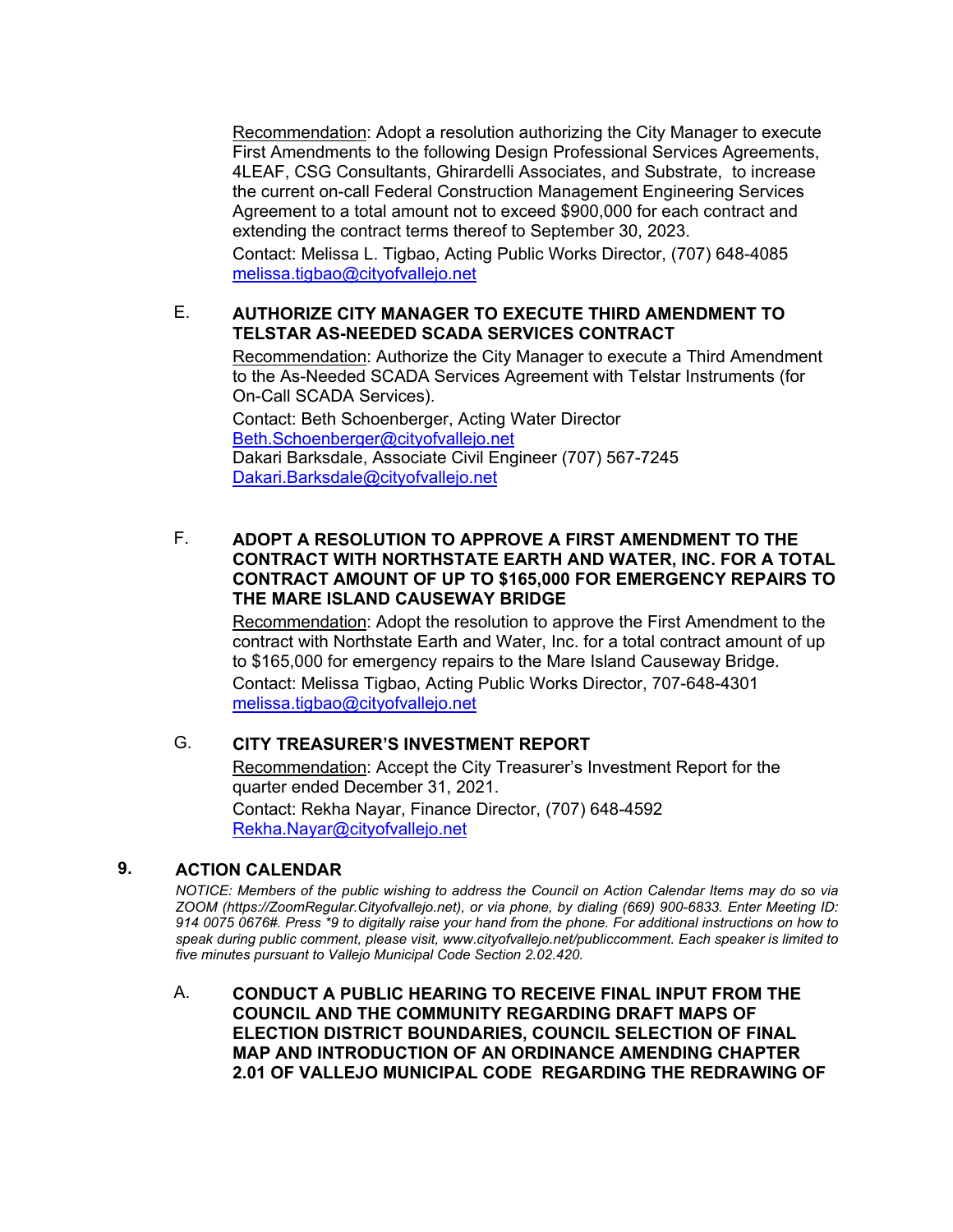### **ELECTION DISTRICT BOUNDARIES - THIS PUBLIC HEARING WILL BEGIN PROMPTLY AT 8:00 P.M.**

#### Recommendation:

- 1. Open the public hearing to receive input from the community regarding the Draft Maps of election district boundaries;
- 2. Provide direction to staff and consultants relative to the drawing of draft maps;
- 3. Make a final draft map selection and introduce an ordinance amending Chapter 2.01 of the Vallejo Municipal Code entitled "City Council District Elections," with either Draft Map A or B as the final district map; or
- 4. Alternatively, discuss and take other action related to this item.

Contact: Dawn G. Abrahamson, City Clerk (707) 648-4528 [Dawn.Abrahamson@cityofvallejo.net](mailto:Dawn.Abrahamson@cityofvallejo.net)

### B. **ADOPT RESOLUTIONS TO AMEND THE FISCAL YEAR 2021-22 MID-YEAR BUDGET, THE SALARY PLAN, PURCHASE OF VEHICLE, AND ACCEPT GRANTS**

#### Recommendation:

Adopt three Resolutions as follows:

- 1. Resolution (Attachment A) to amend the City's Fiscal Year 2021-22 Adopted Budget (Exhibit 1).
- 2. Resolution (Attachment B) to amend the City's Salary Plan (Exhibit 2)
- 3. Resolution (Attachment C) authorizing the City Manager or his designee to Accept the Grants and Authorize the Public Works Department to Administer the Grants
- 4. Resolution (Attachment D) authorizing the City Manager to Purchase One Additional Vehicle Scheduled and Funded for Replacement in FY 2021-22

Contact: Rekha Nayar, Finance Director (707) 648-4592 [Rekha.Nayar@CityofVallejo.net](mailto:Ron.Millard@cityofvallejo.net)

### C. **CONSIDER AND ADOPT A RESOLUTION CONCERNING LEGISLATIVE PRIORITIES AND ADVOCACY PROCEDURES**

#### Recommendation:

Receive an update on 2021 legislative advocacy and adopt a Resolution amending legislative priorities and advocacy procedures for state and federal legislation for 2022.

Contact: Felicia Escover, Assistant to the City Manager (707) 648-4577 [Felicia.Escover@cityofvallejo.net](mailto:Felicia.Escover@cityofvallejo.net)

### D. **ELEVATION OF ENSENADA FROM FRIENDSHIP CITY STATUS TO SISTER CITY STATUS**

Recommendation: Adopt a Resolution approving the elevation of Ensenada , Baja California Mexico from a Friendship City to a Sister City, authorize the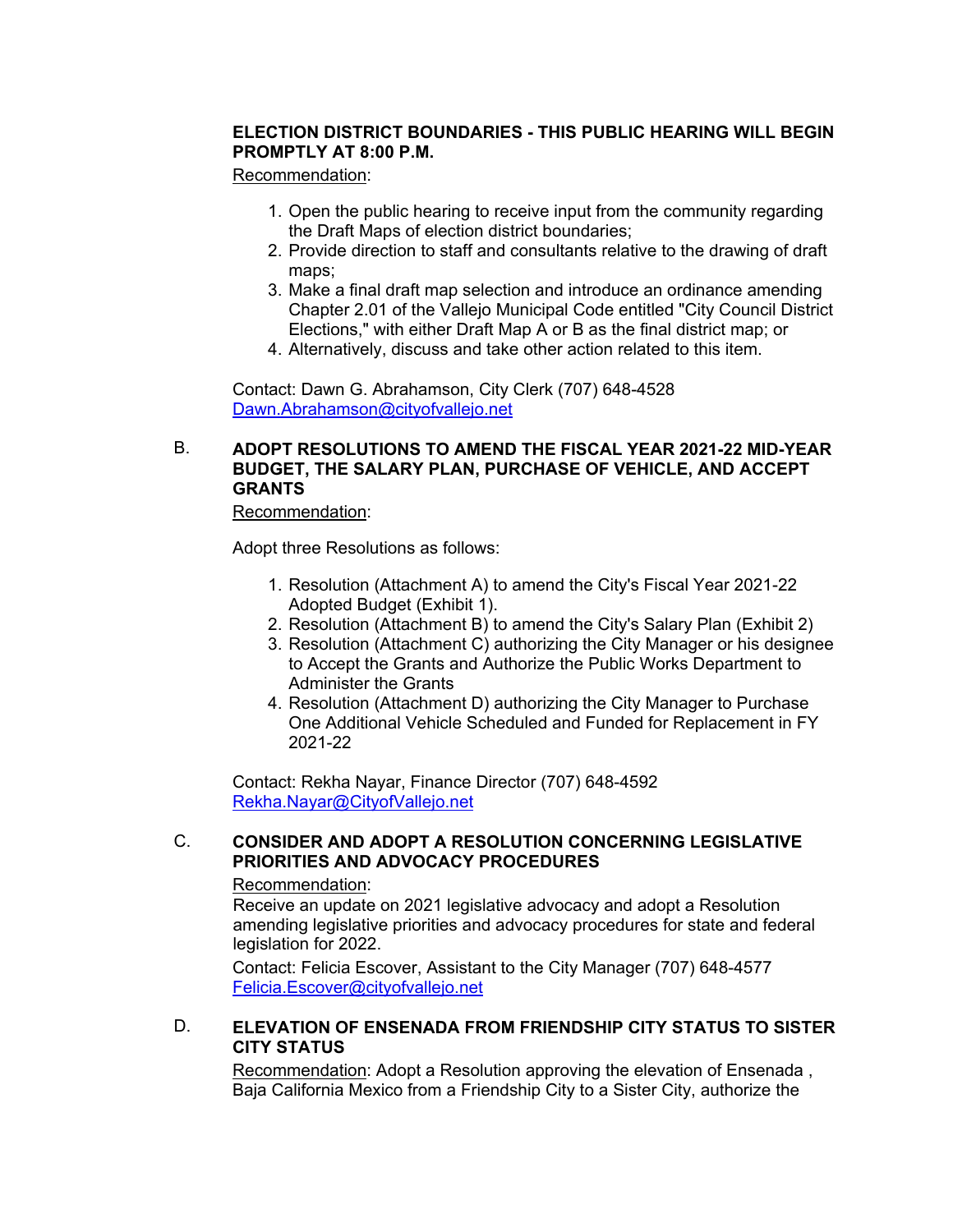Mayor to sign agreement relating to same and forward to Ensenada Mayor for signature.

Contact: Erik Rzomp, Executive Assistant to the Mayor (707) 648-4377 [Erik.Rzomp@cityofvallejo.net](mailto:Erik.Rzomp@cityofvallejo.net)

E. **INTRODUCTION OF AN ORDINANCE AMENDING SECTION 2.44.030 OF THE VALLEJO MUNICIPAL CODE RELATED TO MEETINGS OF THE PLANNING COMMISSION AND ADOPTION OF A RESOLUTION APPROVING REVISIONS TO THE PLANNING COMMISSION'S RULES OF ORDER AND PROCEDURES REGARDING THE SAME**

Recommendation: Staff recommends the City Council: 1. Adopt a resolution modifying the Rules of Order and Procedures of the Planning Commission to:

a) Amend the Order of the Agenda, and

 b) Allow the cancellation of regular meetings by consensus of the Chair, Vice Chair and Secretary, and

c) Require a minimum of three meetings per quarter

2. Introduce a proposed ordinance to allow the cancellation of meetings by consensus of the Chair,

 Vice Chair and Secretary, and require a minimum of three meetings per quarter.

Contact: Margaret Kavanaugh-Lynch, Planning Manager [margaret.kavanaugh-lynch@cityofvalljeo.net](mailto:margaret.kavanaugh-lynch@cityofvalljeo.net)

F. **CONSIDER AND ADOPT A RESOLUTION TO EITHER CONTINUE ALLOWING REMOTE TELECONFERENCE MEETINGS OF LEGISLATIVE BODIES OF THE CITY OF VALLEJO OR REQUIRING THAT MEETINGS OF LEGISLATIVE BODIES BE HELD IN PERSON IN COMPLIANCE WITH ANY FACE-MASK REQUIREMENTS IN PLACE AT THE TIME OF THE MEETING** 

Recommendation: Adopt either a resolution to require continued remote meetings for the City's legislative bodies or a resolution requiring in-person meetings that comply with any face-mask requirement in place at the time of the meeting.

Contact: Mike Malone, Interim City Manager [Mike.Malone@cityofvallejo.net](mailto:Mike.Malone@cityofvallejo.net) Dawn G. Abrahamson, City Clerk [Dawn.Abrahamson@cityofvallejo.net](mailto:Dawn.Abrahamson@cityofvallejo.net)

### **10. INFORMATION CALENDAR**

NOTICE: Members of the public wishing to address the Council on Information Calendar Items may do so via ZOOM (https://ZoomRegular.Cityofvallejo.net), or via phone, by dialing (669) 900-6833. Enter Meeting ID: 914 0075 0676#. Press \*9 to digitally raise your hand from the phone. For additional instructions on how to speak during public comment, please visit, www.cityofvallejo.net/publiccomment. Each speaker is limited to five minutes pursuant to Vallejo Municipal Code Section 2.02.420.

### A. **STATE ROUTE 37 PUBLIC ACCESS COMMUNITY OUTREACH PRESENTATION**